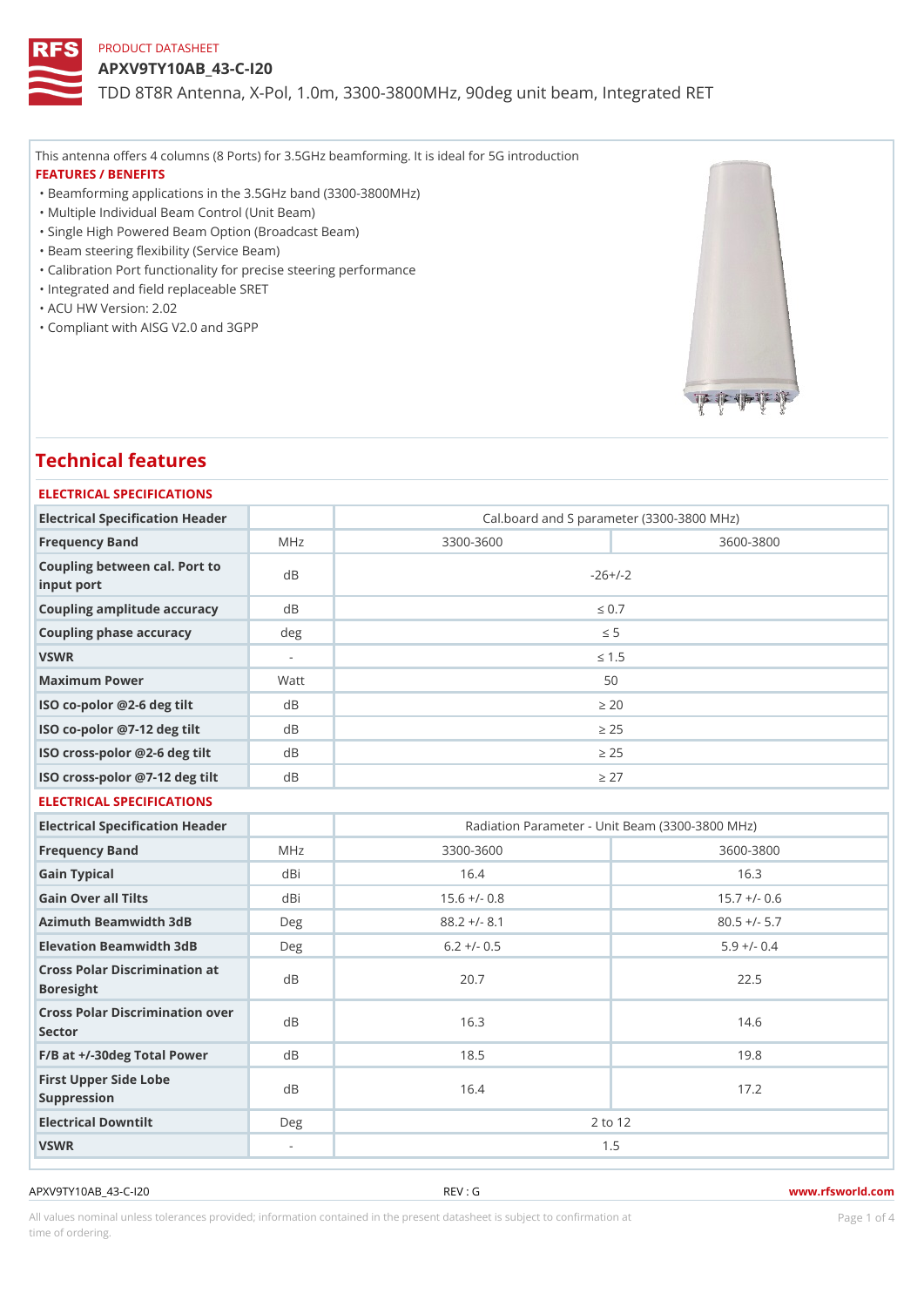APXV9TY10AB\_43-C-I20

TDD 8T8R Antenna, X-Pol, 1.0m, 3300-3800MHz, 90deg unit beam, Inte

| ELECTRICAL SPECIFICATIONS                  |           |                                                     |                                                    |
|--------------------------------------------|-----------|-----------------------------------------------------|----------------------------------------------------|
| Electrical Specification Header            |           |                                                     | Radiation Parameter - Broadcasting Beam (3300-3800 |
| Frequency Band                             | MHz       | 3300-3600                                           | 3600-3800                                          |
| Gain Typical                               | dBi       | 17.6                                                | 17.6                                               |
| Gain Over all Tilts                        | dBi       | $17.0 +/- 0.6$                                      | $17.0 +/- 0.6$                                     |
| Azimuth Beamwidth 3dB                      | Deg       | $62.2 +/- 15.3$                                     | $59.1 +/- 5.7$                                     |
| Elevation Beamwidth 3dB                    | Deg       | $6.2 +/- 0.7$                                       | $5.9$ +/- 0.5                                      |
| Cross Polar Discrimination at<br>Boresight |           | $21.2$                                              | 25.4                                               |
| Cross Polar Discrimination over<br>Sector  |           | 13.7                                                | 13.1                                               |
| F/B at +/-30deg Total PowerdB              |           | 20.6                                                | 21.6                                               |
| First Upper Side Lobe<br>Suppression       | d B       | 12.8                                                | 17                                                 |
| Electrical Downtilt                        | Deg       | 2 to 12                                             |                                                    |
| VSWR                                       | $\sim$    |                                                     | 1.5                                                |
| ELECTRICAL SPECIFICATIONS                  |           |                                                     |                                                    |
| Electrical Specification Header            |           | Radiation Parameter - Working Beam (3300-3800 MHz   |                                                    |
| Frequency Band                             | M H z     | 3300-3600                                           | 3600-3800                                          |
| Gain Typical                               | dBi       | 21.3                                                | 20.9                                               |
| Gain Over all Tilts                        | dBi       | $20.7$ +/- 0.6                                      | $20.5$ +/- 0.4                                     |
| Azimuth Beamwidth 3dB                      | Deg       | $24.9$ +/- 1                                        | $23.5 +/- 0.6$                                     |
| Elevation Beamwidth 3dB                    | Deg       | $6.1 +/- 0.6$                                       | $5.9 +/- 0.4$                                      |
| Cross Polar Discrimination at<br>Boresight |           | 23.1                                                | $2.5.6$                                            |
| Cross Polar Discrimination over<br>Sector  |           | $8.3\,$                                             | 3.6                                                |
| $F/B$ at $+/-30$ deg Total Powerd B        |           | 24.9                                                | 23.8                                               |
| First Upper Side Lobe<br>Suppression       | d B       | 15.6                                                | 19.1                                               |
| Electrical Downtilt                        | Deg       |                                                     | 2 to 12                                            |
| VSWR                                       |           | 1.5                                                 |                                                    |
| ELECTRICAL SPECIFICATIONS                  |           |                                                     |                                                    |
| Impedance                                  | Ohm       | 50                                                  |                                                    |
| Polarization                               | Deg       | ±45°                                                |                                                    |
| MECHANICAL SPECIFICATIONS                  |           |                                                     |                                                    |
| Dimensions - H x W x D                     | $mm$ (in) |                                                     | 1050 x 288 x 118 (41.3 x 11.3 x 4.6)               |
| Weight (Antenna Only)                      | kg (lb)   | 10.5(23.1)                                          |                                                    |
| Weight (Mounting Hardware kg (lb)<br>only) |           | 4.5(9.9)                                            |                                                    |
| Packing size- HxWxD                        | $mm$ (in) | 1300 x 370 x 196 (51.2 x 14.6 x 7.7)                |                                                    |
| Shipping Weight                            | kg (lb)   | 19(41.9)                                            |                                                    |
| Connector type                             |           | 8x 4.3-10 female + 2 AISG connectors (1 male, 1 fem |                                                    |
| Radome Material / Color                    |           |                                                     | ASA / Light Grey RAL7035                           |
|                                            |           |                                                     |                                                    |

All values nominal unless tolerances provided; information contained in the present datasheet is subject to Pcaognéio 21 matio time of ordering.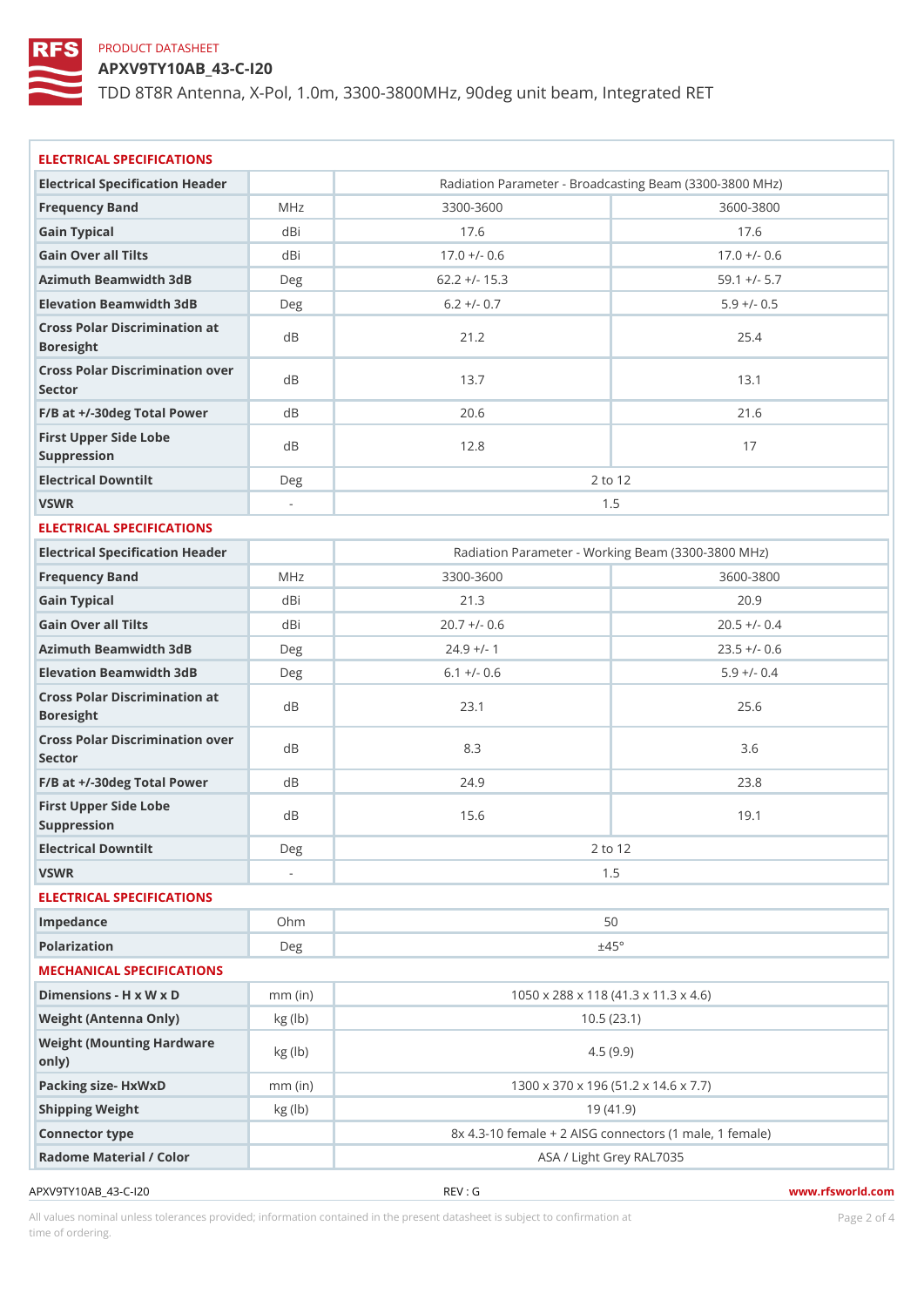APXV9TY10AB\_43-C-I20

TDD 8T8R Antenna, X-Pol, 1.0m, 3300-3800MHz, 90deg unit beam, Inte

| TESTING AND ENVIRONMENTAL      |                                     |                             |  |
|--------------------------------|-------------------------------------|-----------------------------|--|
| Temperature Range              | $^{\circ}$ C ( $^{\circ}$ F $\vert$ | $-40$ to 60 ( $-40$ to 140) |  |
| Lightning protection           |                                     | DC Ground                   |  |
| Survival/Rated Wind Velocikm/h |                                     | 200 (150)                   |  |
| Wind Load @ Rated Wind Front   |                                     | 218                         |  |
| Wind Load @ Rated Wind Sidb    |                                     | 224                         |  |
| Wind Load @ Rated Wind ReaN    |                                     | 253                         |  |

| Order No.                                           | Configuration |              | Mounting HardwaMeunting pipe DiameStheirpping Weight |
|-----------------------------------------------------|---------------|--------------|------------------------------------------------------|
| APXV9TY10AB_43-C-120 Internal RET(ACU 120-BAPM50-B1 |               | 50 - 110 m m | 19.0 Kg                                              |

| External Document Links                |  |
|----------------------------------------|--|
| APM50 Series Installation Instructions |  |

Notes "All electrical parameters are compliant with  $B\$ AS

#### APXV9TY10AB\_43-C-I20 REV : G www.rfsworld.com

All values nominal unless tolerances provided; information contained in the present datasheet is subject to PcapgéinGM attional time of ordering.